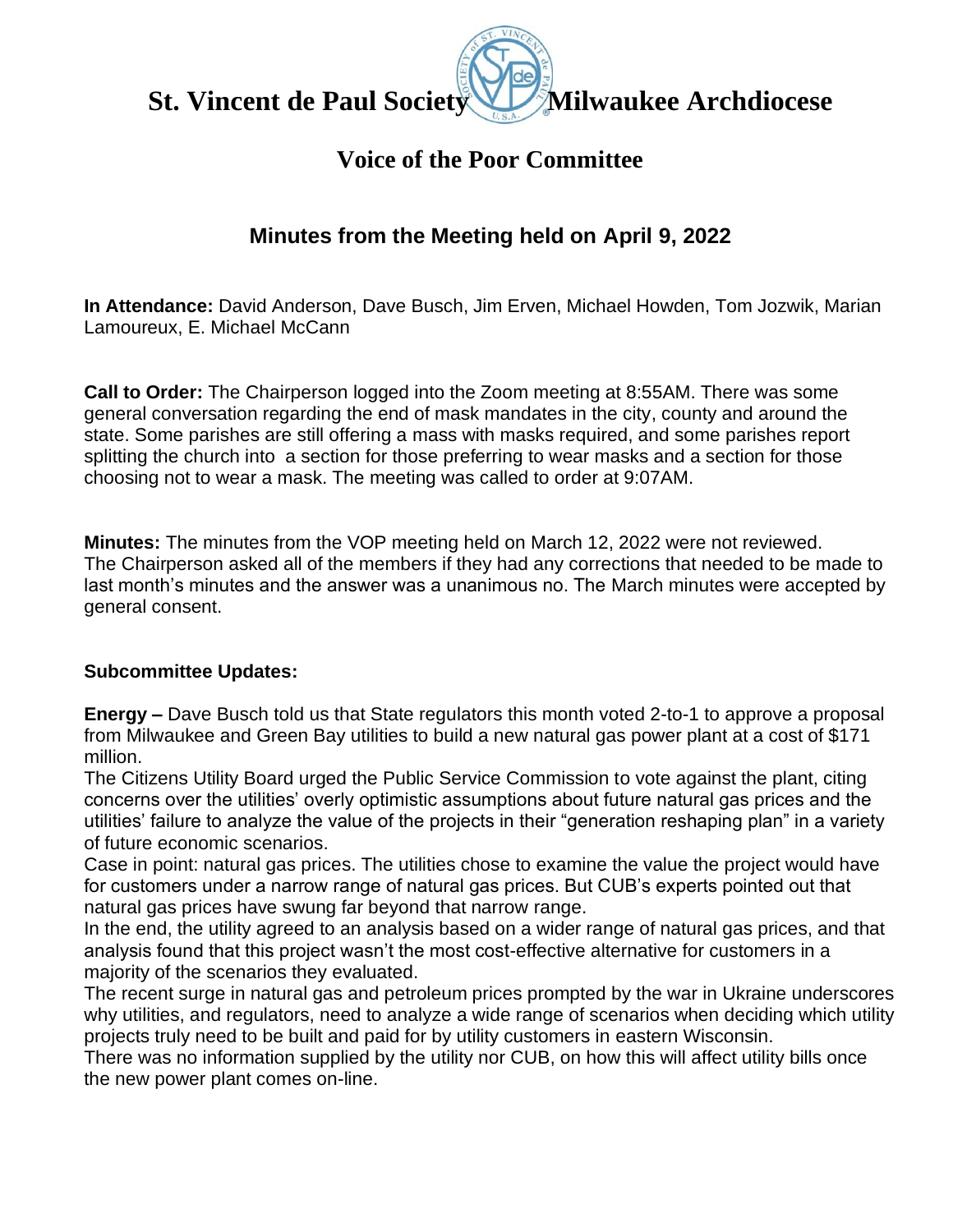**Criminal Justice:** E. Michael McCann reported that [Wisconsin Assembly Bill –](https://docs.legis.wisconsin.gov/2021/proposals/ab935) 935 which requires the Wisconsin Department of Human Services (DHS) to enforce the "work requirement" rules on able-bodied adults and the drug screening, testing, and treatment requirements in order to receive FoodShare benefits. DHS must immediately withdraw any waiver or suspension of the time limits on eligibility for FoodShare, for not fulfilling the work requirement. Work requirements had been suspended during the pandemic due to the high rate of people out of work. The Assembly had scheduled a public hearing on this bill for February  $8<sup>th</sup>$  and on February 22, the Senate passed the bill along party lines and sent this to Governor Evers for his signature. The governor is expected to veto this bill sometime before the end on April.

**POST MEETING NOTE:** Governor Evers [vetoed AB 935](https://content.govdelivery.com/attachments/WIGOV/2022/04/15/file_attachments/2133501/Signed%20Veto%20Message%20-%20AB%20935.pdf) on April 15, 2022.

McCann also reported that the current session of the legislature has closed. With the exception of a couple of the police reforms bills, none of the other bills we were supporting were passed into law. None the less, McCann expressed that he thought that we had a pretty good year and cited our progress in getting use of the VoterVoice network for our support of the bipartisan Expungement of Records Bill.

**Health Care -** Marian Lamoureux opened by telling us about the Waukesha SVDP [Community](https://www.stvincentwaukesha.org/index.php/programs/getting-ahead/cvc)  [Voice for Change](https://www.stvincentwaukesha.org/index.php/programs/getting-ahead/cvc) program (CVC), CVC sponsors monthly meetings to collect the community voice and their experiences in order to create and distribute reports. The monthly meetings focus in on one topic affecting the community, such as mental health, housing, employment, transportation and the like. The CVC uses the collected opinions and experiences of the community to collaborate with individuals and community partners in an attempt to remove barriers and help the community thrive. The CVC is run by Jodie LaChapelle who is the Director Of Waukesha SVDP's Getting Ahead program.

Next Marian reported on a rise in the number of COVID-19 cases in Wisconsin. According to the Wisconsin [Department of Health Services,](https://www.dhs.wisconsin.gov/covid-19/cases.htm#confirmed) as of April 7, 2022, 1,517 new confirmed cases of COVID-19 were added to the system, bringing the 7-day average up to 561 cases per day, compared to 436 cases per day one month ago.

The majority of new COVID-19 cases, 33 percent, occur in the 20 to 40 years old age group, but over 70 percent of the cases requiring hospitalization for COVID, fall into the 70 and older age group.

Marian then told us about a study recently released by the University of Wisconsin Population Health Institute (UWPHI), titled the *[2021 Wisconsin Population Health and Equity Report Card](https://uwphi.pophealth.wisc.edu/wp-content/uploads/sites/316/2022/03/2021WIPopHealthEquityReportCard_FINAL.pdf)*

The first *Report Card* was released in 2007 and was updated in 2010, 2013, and 2016, and reports on quantitative data on how long and well people live in Wisconsin and disparities among specific groups and places. This year's Report Card gave Wisconsin surprising low marks for quality of life and longevity.

The table below shows the overall health grade and markdown due to disparities in living long and well among population groups in Wisconsin. The size of the gaps among groups in length and quality of life for Wisconsin compared to other states determines the degree to which the overall grade is marked down. For example, the large gaps in health among Wisconsinites with different education levels means that our overall health grade of C is marked down to an F in length and quality of life when compared to other states.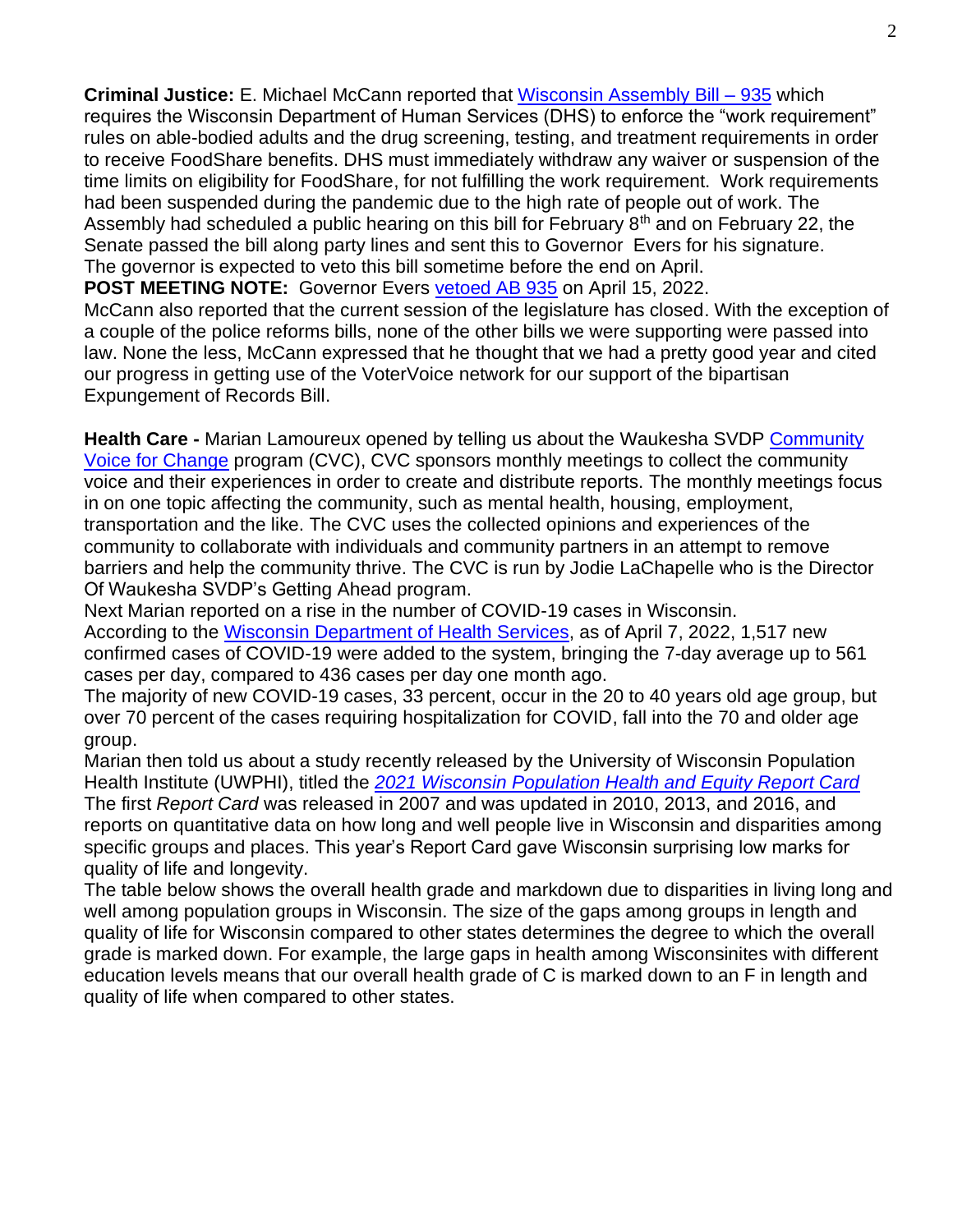|                                                          | <b>Mortality</b> | <b>Fair or Poor Health</b> |
|----------------------------------------------------------|------------------|----------------------------|
| <b>Wisconsin's Health Grades</b>                         |                  |                            |
| <b>Adjusted for:</b><br><b>Rural/Urban Disparities</b>   |                  |                            |
| <b>Adjusted for:</b><br><b>Racial/Ethnic Disparities</b> |                  |                            |
| <b>Adjusted for:</b><br><b>Educational Disparities</b>   | E                |                            |

Read more about the surprisingly low marks that Wisconsin received, on page 8 of the report.

**Housing:** John Weber continues to report on Housing issues in the absence of Rose Lue-Hing. Weber was not able to attend this meeting, so discussion on this topic was tabled until the next meeting. Weber did supply some information on the current trend of the rising cost of rent. From USA Today of March 18, 2022: Nationwide rent prices have significantly increased year over year. In February one and two bedroom rents were up 24% and 22% respectively. The top three most expensive cities to live in were New York, Santa Monica, California, and Jersey City, New Jersey. In New York, studio apartments run an average of \$4,179 per month, a one bedroom lease runs for \$5,347 per month, and a two bedroom rents for \$7,384 a month according to Rent.com. "Overall, rent prices are going up everywhere, and some of the cheap cities are seeing rent price increases as well," says Brian Carberry, senior managing editor at Rent.com. Thanks to a variety of remote work options that emerged during the pandemic, living far from the office and spending on expensive housing is now becoming a choice for many Americans. With many more companies offering employees the choice to go fully remote, the decision of where to live is now in the hands of the employees. There are still affordable places to live around the country. Carberry and his team from Rent.com studied every large city in the US with a population of more than 50,000 for the average rental rates and sufficient rental inventory for all common apartment layouts - studios, one-bedrooms, and two-bedrooms. Find the list of cities with the most affordable rents here:<https://www.rent.com/research/cheapest-rent-in-the-us/> SPOILER: The top two cities with the cheapest rent are both in North Dakota.

**On a related note:** Michael Howden reported that things are about to get tougher for Milwaukee's homeless, poor and most vulnerable. The State is planning on moving the Human Services office to the edge of town - nearly an hour-long bus ride away from its current location. This is where Milwaukee's homeless are supposed to get their mail - or where hungry families are *supposed* to receive critical services, where the poor manage their Badger Care account. Sherrie Tussler, Executive Director of Hunger Task Force in Milwaukee prepared a video message on this development and urges people to contact their state representative and let them know what they think about this move. You can view the video here and decide for yourself: <https://www.youtube.com/watch?v=AtsYj4iVopI>

**Food/hunger:** Tom Jozwik opened by following up on a question raised at last month's meeting regarding the Postal Service's food drive. The [Stamp Out Hunger](https://www.prnewswire.com/news-releases/letter-carriers-annual-food-drive-set-for-may-14-throughout-nation-301531299.html?tc=eml_cleartime) food drive returns this spring on Saturday, May 14, 2022. The Stamp Out Hunger Food Drive, the country's largest one-day food drive, provides residents with an easy way to donate food to those in need. Customers simply leave their donation of non-perishable food items next to their mailbox before the delivery of the mail on Saturday, May 14.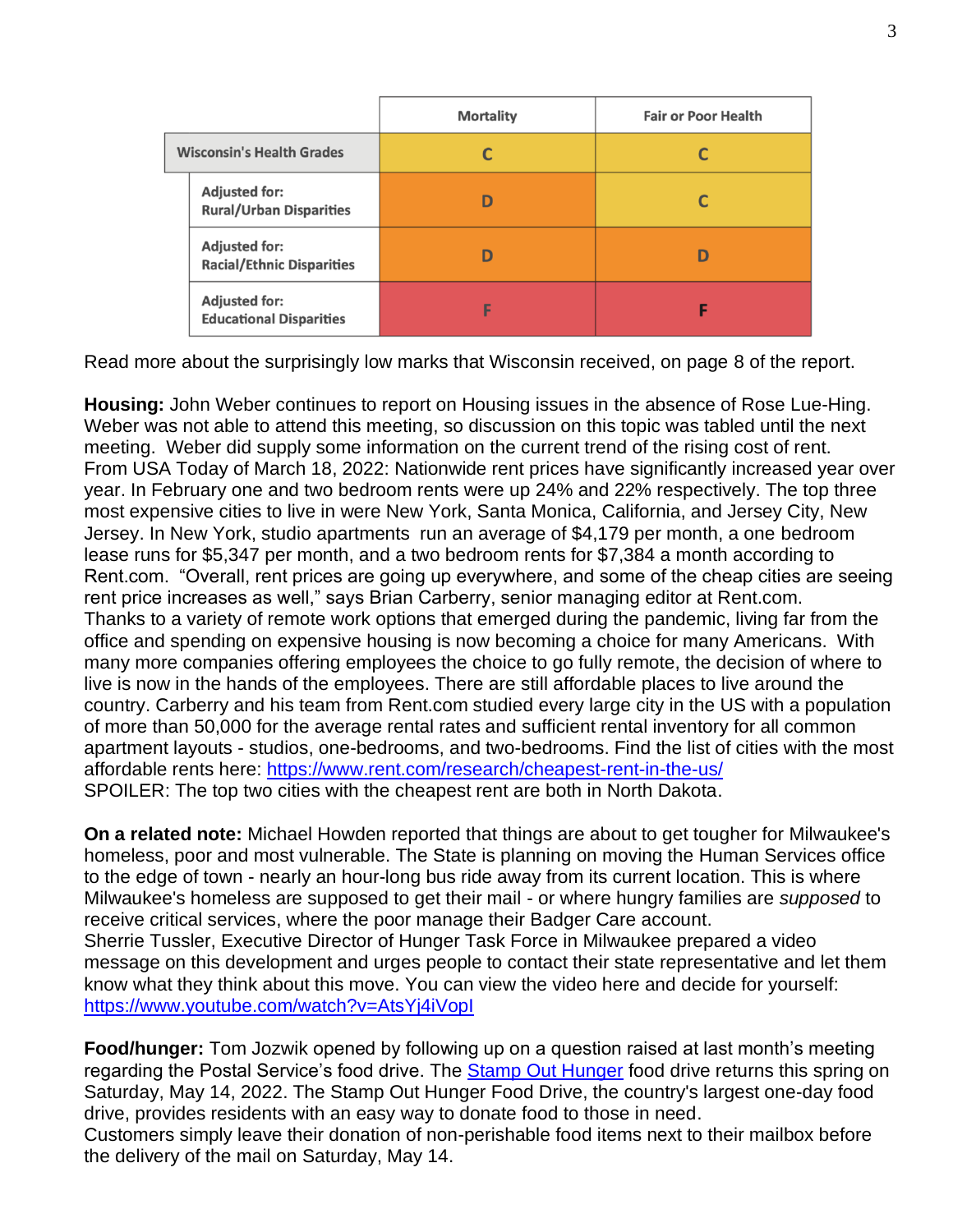Letter carriers will collect these food donations on that day as they deliver mail along their postal routes, and distribute them to local food banks, pantries, shelters and churches.

In the 30 years since it began, the food drive has collected about 1.82 billion pounds of food for struggling residents. David Anderson noted that in previous years, the Muskego Food Pantry received about 6,000 pounds of food from the Postal Carriers efforts. These donations are taxdeductible, but you must list the name of the agency where your post office is delivering the food. Jozwik also reported that the [Hunger and Health Summit](https://feedingwi.org/programs/conferences/2022_summit.php) being held at Chula Vista Resort on April 24<sup>th</sup> thru April 26<sup>th</sup>, will be held in-person. Hosted by [Feeding Wisconsin,](https://feedingwi.org/) the state network of food banks, the Summit expects to bring together more than 300 stakeholders to discuss feeding people in need.

Jozwik also reported that there has been no action in Congress on [H.R. 6934](https://www.congress.gov/bill/117th-congress/house-bill/6934/text?q=%7B%22search%22%3A%5B%22HR6934%22%2C%22HR6934%22%5D%7D&r=1&s=2) the Food For Thought Act of 2022, introduced by Representative Adam Schiff (D-CA) and fellow Rep. from California, Nanette Diaz Barraga. The bill would authorize the Secretary of Education to make grants to institutions of higher education to provide free meals to low-income students through existing on-campus meal programs, with particular focus on community colleges. The bill has 20 co-sponsors; all are Democrats.

**Immigration:** Armand Carriere was not able to attend this meeting, so discussion on this topic was tabled until the next meeting. He did send along an encouraging statement to the VOP. Armand stated in an email to the chairperson, "it's rewarding to know that there are employers in the Milwaukee area who are willing to hire immigrants, even with their limited English (language) ability. I've personally seen this in action over the past few weeks."

Michael Howden reminded us that Trump Administration enforcement of Title 42, preventing immigrants from seeking asylum in the US, is set to expire at the end of May, but there is some discussion about extending the ruling.

[Title 42](https://www.npr.org/2022/03/31/1089885292/biden-administration-aims-to-lift-pandemic-border-restriction-known-as-title-42) comes from a federal law that dates back to 1944 meant to help prevent the spread of communicable disease. It's what essentially gave Trump authority to direct the CDC to take emergency action in March 2020, allowing immigration authorities to quickly expel migrants and denying entry to asylum seekers. Since it was invoked under Trump, Customs and Border Protection has counted more than 1.7 million expulsions of migrants at the border. Theresa Cardinal Brown from the Bipartisan Policy Center calls Title 42 the "primary tool" of managing migration at the border under both the Trump and Biden administrations.

Government officials are bracing for a surge of migrants at the border once the order lifts. It "will likely cause a significant increase in arrivals" at the southwest border, according to a strategic plan released last month by the Department of Homeland Security. And some agency estimates say they'll see [18,000 border apprehensions](https://www.npr.org/2022/03/29/1089551424/dhs-officials-brace-for-a-new-surge-at-the-border-if-pandemic-restrictions-are-l) per day, which is more than twice the average number of daily apprehensions last summer. Many more Democrats and Democratic congressional candidates have been expressing some [apprehension about lifting Title 42](https://www.npr.org/2022/04/20/1093529387/as-biden-plans-to-lift-title-42-democrats-want-details-on-how-hell-address-influ) next month.

**Human Trafficking –** The VOP Committee is looking for another member that may be interested, passionate, or knowledgeable on the subject of Human Trafficking and willing to report on this topic in future meetings. Discussion was tabled until the next meeting.

**Labor/Minimum Wage –** Dave Busch reported that the bills to raise the Minimum Wage in Wisconsin, [AB477](https://docs.legis.wisconsin.gov/2021/proposals/ab477) and its companion bill in the Senate [SB452,](https://docs.legis.wisconsin.gov/2021/proposals/sb452) were never moved out of committee before the legislature recessed. It is expected that another Minimum Wage bill will likely be introduced in the next session of the legislature in January 2023. Busch joked that by the time Wisconsin passes a bill to increases the minimum wage, it will probably need to be for \$27 bucks an hour.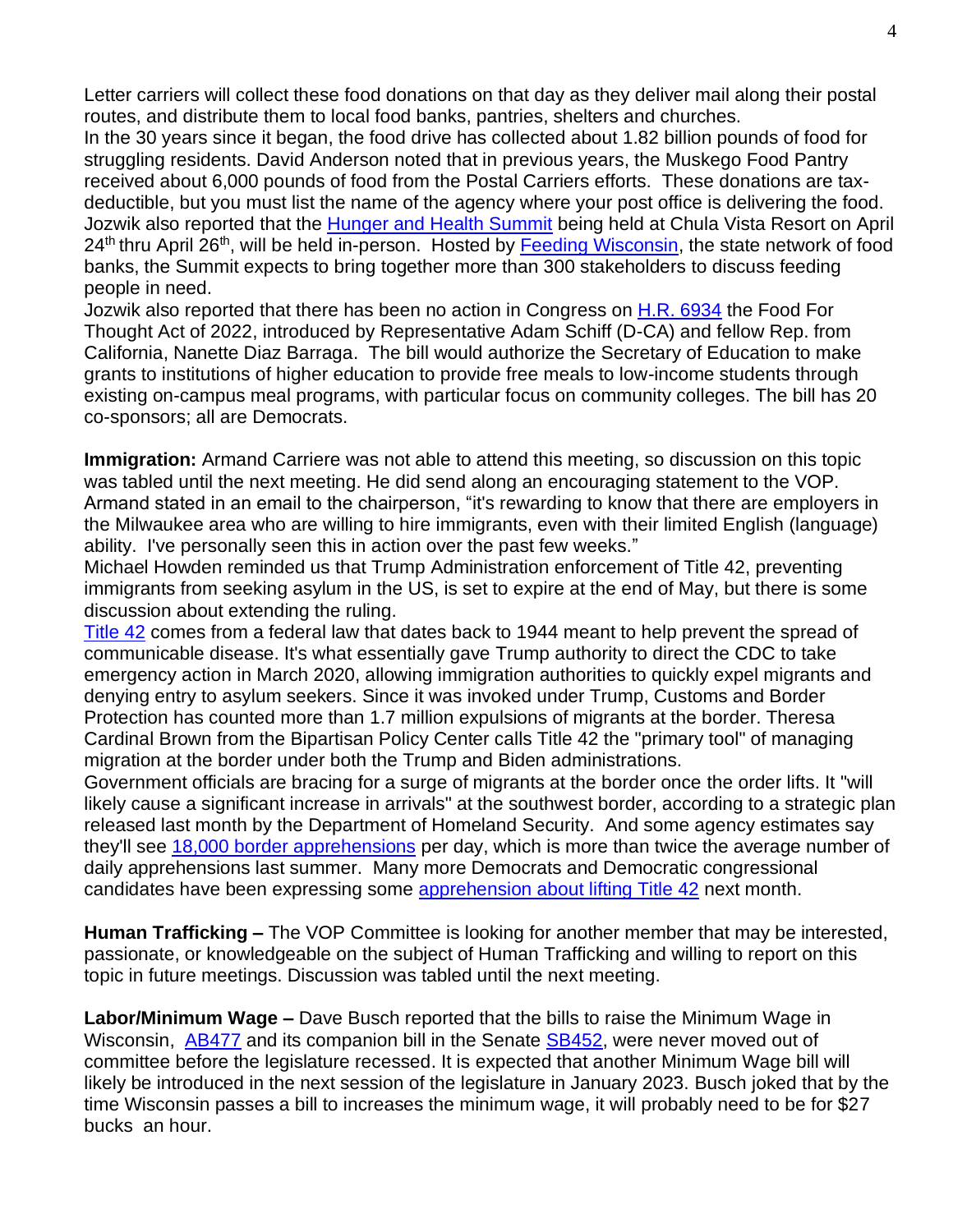The Wisconsin Department of Workforce Development (DWD) released the U.S. Bureau of Labor Statistics (BLS) preliminary employment estimates for the month of March 2022. The data shows that Wisconsin unemployment rate held steady at 2.9 percent in March, the same as the month before. Wisconsin's 2.9 percent unemployment rate ties the previous pre-pandemic record low set in January, February, and March of 2018.

This compares to the US unemployment rate which declined to 3.6 percent in March from 3.8 percent in the previous month, and the national rate is now lower than the unemployment rate for the last eight years before the start of the pandemic.

**Waukesha Update:** David Anderson reminded us that the deadline for 2022 Ozanam Medallion nominations is April 20. The medallion will be awarded at the Archdiocesan Council General Meeting to be held on Sunday, May 15 at St. John Vianney Parish, 1755 N Calhoun Rd, in Brookfield, after the 11am Mass.

Waukesha is offering virtual Ozanam Orientation training this year over three sessions to be held from 6 to 8PM on May 17, 19 and 24. You must attend all three sessions to complete your training.

Carol Maurer is running for Waukesha Council President this fall. Carol formerly headed the Getting Ahead program in Waukesha.

Anderson also noted that a question in the recent monthly Vincentian Newsletter alerted him to the fact that if a Conference cannot elect a new president, that Conference must close or merge with another Conference.

Lastly, Anderson reminded us that annual [North Central Region](https://members.ssvpusa.org/event/north-central-region-meeting/) meeting will be held in Waukesha this year on June 23 thru June 25. They are looking for volunteer Vincentians to help with registration sign-in and work as hospitality greeters, and assist on other committees for this event. If you or members of your conference are interested in volunteering for this event, contact the [Waukesha SVDP online](https://stvincentwaukesha.org/index.php/contact) or call 262-544-1850.

You can find more information on the meeting agenda here: <https://files.constantcontact.com/f429f977701/71dcb1e4-fadc-49a8-9634-c3467f5e517b.pdf>

**Racine Update:** Jim Erven reported that the Racine Council is planning to actively participate in the upcoming North Central Region meeting this June. Racine Council is planning a basket raffle during the event. They have also planned a poster campaign to support several of their local efforts, including their food collection efforts, the very successful Waterford store operation, the opening of their new Thrift Store in Racine, and their Afghani refugee resettlement efforts. Erven also reported that all Conferences in Racine are in the process of reviewing and updating their by-laws/rules for governance. Jim reminded us that this is also a good way of letting each Conference know who is who in Conference leadership.

Remodeling of the new Racine Thrift Store site is finally moving along well. The Council is now hoping to hold a grand opening ceremony before or during the North Central Region meeting in June. Jim also reported that the Thrift Stores are looking into a new mattress program in cooperation with Chicago Mattress Company Stores, through the use of vouchers for beds that can be used at the Chicago Mattress stores.

Racine Council's Spiritual Development Committee is planning a bus trip for mid-May. All Racine Conferences are invited to participate in a visit by bus to the Marian Shrine near Green Bay. The [National Shrine of Our Lady of Good Help](https://championshrine.org/the-story/) at Champion covers the peace-filled holy ground deemed 'worthy of belief' by authority of the Catholic Church, that Mary, the mother of Jesus, made her only appearance in North America. Identifying herself as 'The Queen of Heaven who prays for the conversion of sinners,' Mary appeared in October 1859 to a Belgian immigrant woman, Adele Brise, on the grounds of the Champion Shrine, when the town was known as Robinsonville.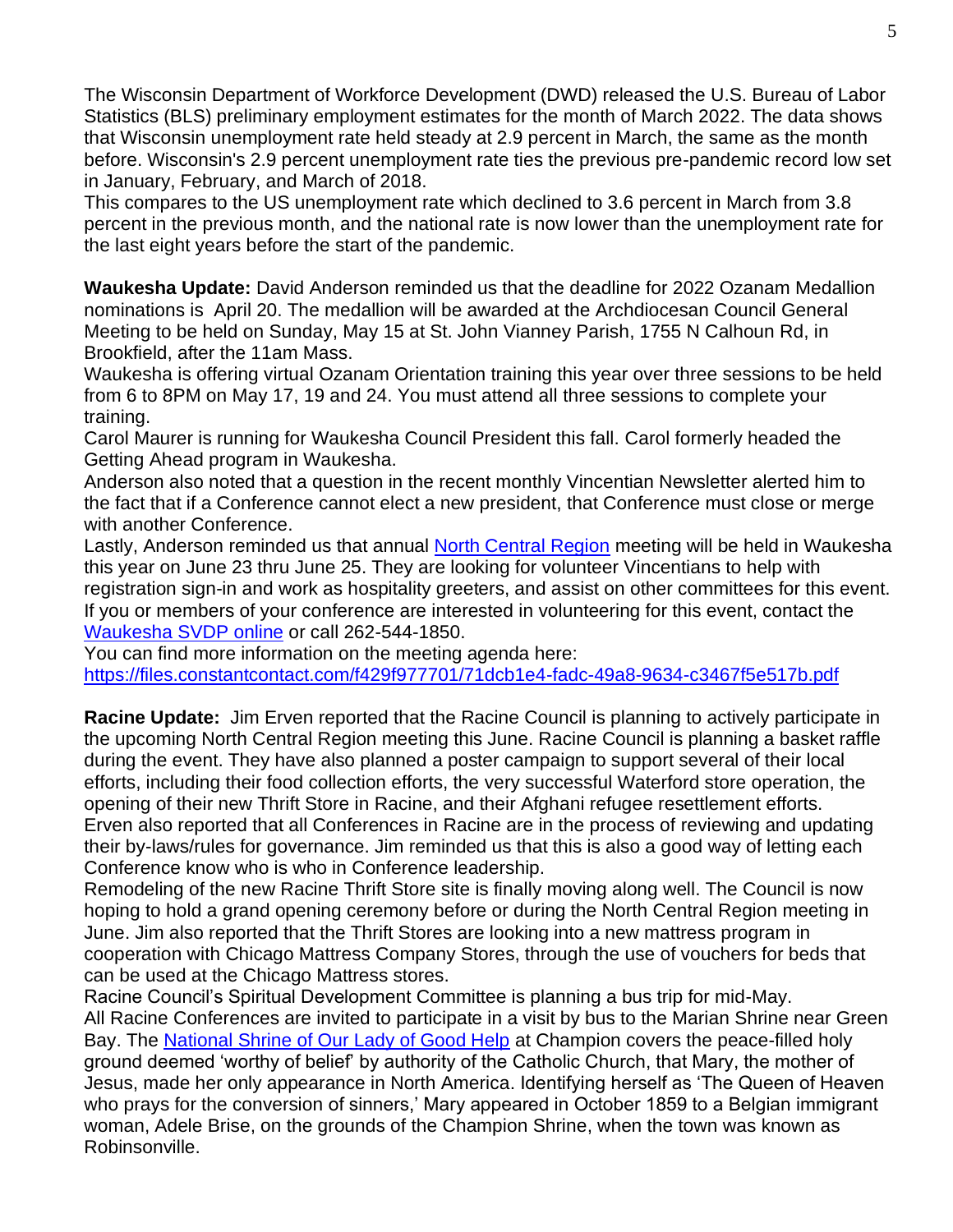### **Old Business:**

**Group Reading Project for 2022** – The VOP members agreed to drop the summer group reading project, The Color of Law by Richard Rothstein.

**In-person VOP Meeting –** John Weber has graciously offered to host a VOP meeting as a picnic in his backyard. Weber lives in New Berlin not too far from the freeway and he has some experience hosting backyard cook-outs. We had agreed on the second Saturday in August as our target date, August  $13<sup>th</sup>$ , but no further discussion was made, as Weber was unable to attend this meeting, so discussion was tabled until the May meeting.

#### **New Business:**

**VoterVoice Registration Drive –** At our March meeting, State SVDP Coordinator Jim Penczykowski stated that his goal this year will be to double the ranks of people signed up to receive SVDP VoterVoice Alerts. This month, we discussed ways we could help to make that happen. We learned from our campaign to support the expansion of the Expungement of Records laws, that there are approximately 400 people in Wisconsin currently registered at VoterVoice. Jim Erven suggested that we should start by each of us talking about VoterVoice to our Conferences. Dave Busch agreed and added that an announcement in all of the parish bulletins could reach an even wider audience. Marian Lamoureux suggested that it would be best if we had a consistent message on this, going out to everyone. Marian stated that it could potentially be *more* confusing, if people read two differing articles, published in different locations. VOP members agreed, and Marian volunteered to write a sample bulletin announcement that we could consider again at out May meeting.

**Reminder:** You can register to receive VoterVoice Action Alerts from the SVDP Society here: <https://votervoice.net/SVDPUSA/home>

**Revising the VOP Message –** Near the end of our March meeting we had discussed getting more people to join the VOP committee. We also discussed the need to hear more about activity taking place in the outlying Councils such as Kenosha, Washington, Ozaukee and Walworth. We also discussed Setting a goal to double the number of people in Wisconsin that are registered to receive SVDP updates from VoterVoice. VOP Chair Dave Busch, suggested that we could do more presentations for church groups, on the mission of the VOP. Busch stated that he has given the updated presentation to a few Conferences, but that the feedback he was receiving was largely the same as it had been in the past; "You're too political".

It occurred to Busch that many people are confusing policy as "politics", and suggested that we need to better define "policy" in our presentation. Members agreed and Busch said that he would re-work the presentation in an effort to separate, or better identify, policy from politics.

**Next Meeting:** Our next meeting will be held online, on the second Saturday in May, using your phone or computer, on **May 14, 2022 at 9:00 AM**.

The link to the next Zoom Meeting is found at the bottom of this document.

**Adjournment:** The meeting was formally adjourned at 10:44 AM, with all members praying together a prayer for people in distress.

"*Lord, we pray for those who have been devastated by war, recent disasters, and the pandemic."*